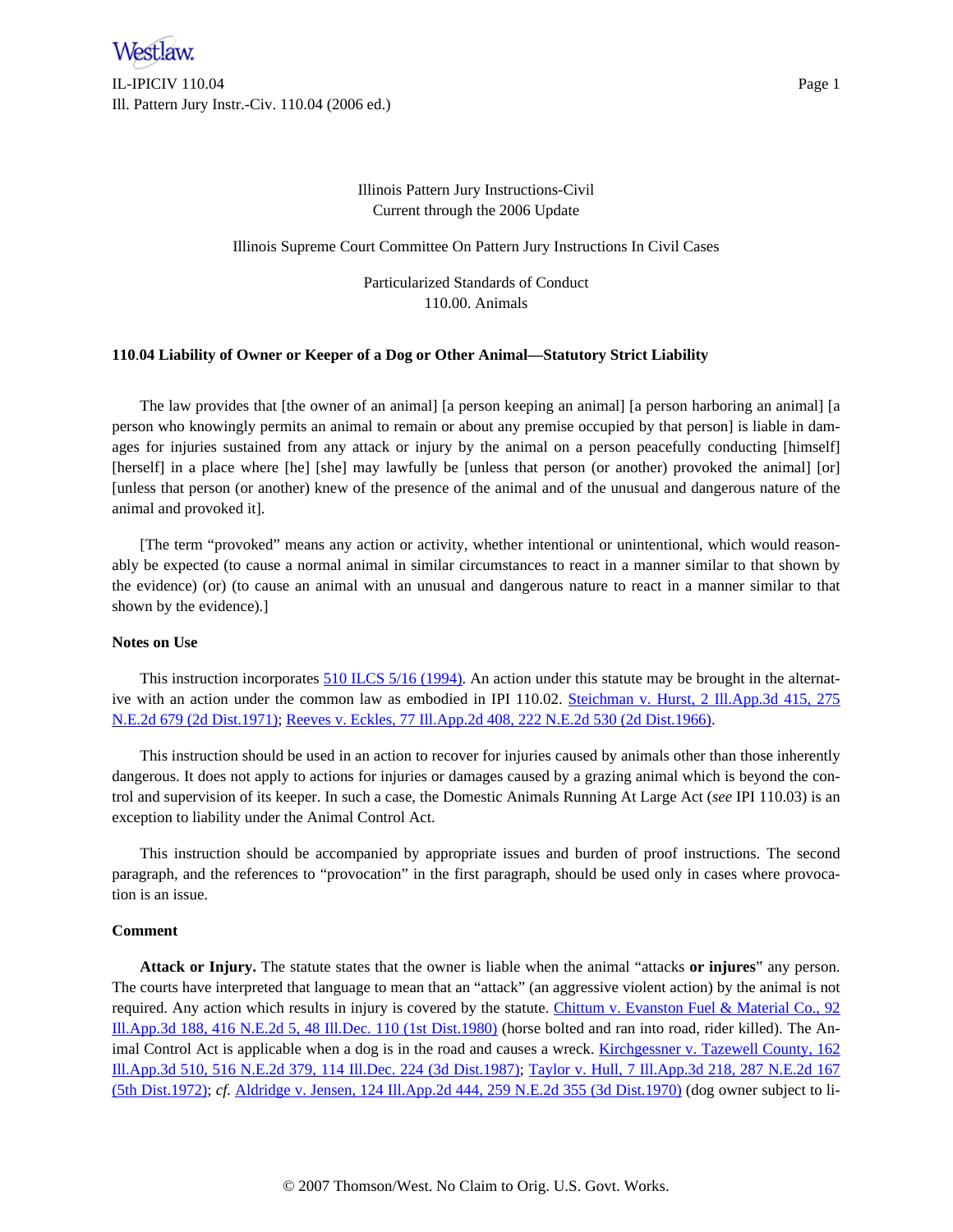ability under Act when plaintiff injured in fall from bicycle while being chased by defendant's dog). In Mo[ore](http://www.westlaw.com/Find/Default.wl?rs=dfa1.0&vr=2.0&DB=0000438&FindType=Y&SerialNum=1990020817) v. Roberts, 193 Ill.App.3d 541, 549 N.E.2d 1277, 140 Ill.Dec. 405 (4th [Dist.1990\)](http://www.westlaw.com/Find/Default.wl?rs=dfa1.0&vr=2.0&DB=0000438&FindType=Y&SerialNum=1990020817), an action under the Animal Control Act was allowed when a racehorse broke out of the track and ran through the crowd injuring the plaintiff. In [Ross](http://www.westlaw.com/Find/Default.wl?rs=dfa1.0&vr=2.0&DB=0000344&FindType=Y&SerialNum=1985107252) v. Ross, 104 F.R.D. 439 [\(N.D.Ill.1984](http://www.westlaw.com/Find/Default.wl?rs=dfa1.0&vr=2.0&DB=0000344&FindType=Y&SerialNum=1985107252)), the court said that recovery was available when the defendant's poodle excitedly greeted the plaintiff, knocking her down and causing her injury. And in McEvoy v. Brown, 17 [Ill.App.2d](http://www.westlaw.com/Find/Default.wl?rs=dfa1.0&vr=2.0&DB=0000578&FindType=Y&SerialNum=1958112662) 470, 150 N.E.2d 652 (3d [Dist.1958\)](http://www.westlaw.com/Find/Default.wl?rs=dfa1.0&vr=2.0&DB=0000578&FindType=Y&SerialNum=1958112662), a dog's owner was liable when the dog ran between the plaintiff's legs, causing her to fall.

However, when an animal is a passive causal force it cannot be the proximate cause of injuries if it stands or lies still or moves away from the plaintiff in a usual, predictable manner known to the plaintiff. King v. [Ohren,](http://www.westlaw.com/Find/Default.wl?rs=dfa1.0&vr=2.0&DB=0000438&FindType=Y&SerialNum=1990081483) 198 [Ill.App.3d](http://www.westlaw.com/Find/Default.wl?rs=dfa1.0&vr=2.0&DB=0000438&FindType=Y&SerialNum=1990081483) 1098, 556 N.E.2d 756, 145 Ill.Dec. 138 (1st Dist.1990). In King, the plaintiff (a domestic employee) was denied recovery for injuries sustained when she spilled boiling water as she stepped over defendant's dog which had been following her around the kitchen. In Bailey v. Bly, 87 [Ill.App.2d](http://www.westlaw.com/Find/Default.wl?rs=dfa1.0&vr=2.0&DB=0000578&FindType=Y&SerialNum=1967120999) 259, 231 N.E.2d 8 (4th Dist.1967), a dog owner was not liable for injuries sustained when the plaintiff tripped over the dog as it lay on the front porch steps. In Partipilo v. DiMaria, 211 [Ill.App.3d](http://www.westlaw.com/Find/Default.wl?rs=dfa1.0&vr=2.0&DB=0000438&FindType=Y&SerialNum=1991063608) 813, 570 N.E.2d 683, 156 Ill.Dec. 207 (1st Dist.1991), the plaintiff, who had fallen down a staircase after being frightened by defendants' dog, was denied recovery because it was "impossible for defendants' dog to attack or injure plaintiff" as the dog was in defendants' home, behind a locked gate, where it could not escape.

**Assumption of Risk.** The Illinois Supreme Court has held that the statute does not apply to the ordinary risks inherent in horseback riding, of which an experienced rider is presumed to be aware. Harris v. [Walker,](http://www.westlaw.com/Find/Default.wl?rs=dfa1.0&vr=2.0&DB=0000438&FindType=Y&SerialNum=1988020777) 119 Ill.2d 542, 519 N.E.2d 917, 116 [Ill.Dec.](http://www.westlaw.com/Find/Default.wl?rs=dfa1.0&vr=2.0&DB=0000438&FindType=Y&SerialNum=1988020777) 702 (1988). This form of assumption of risk is sometimes referred to as the *primary* form of implied assumption of risk. *See* IPI 13.00. Other examples of such primary assumption of risk include Malott v. Hart, 167 [Ill.App.3d](http://www.westlaw.com/Find/Default.wl?rs=dfa1.0&vr=2.0&DB=0000578&FindType=Y&ReferencePositionType=S&SerialNum=1988034193&ReferencePosition=138) 209, 521 N.E.2d 137, 138; 118 Ill.Dec. 69, 70 (3d [Dist.1988\)](http://www.westlaw.com/Find/Default.wl?rs=dfa1.0&vr=2.0&DB=0000438&FindType=Y&ReferencePositionType=S&SerialNum=1988034193&ReferencePosition=70) (experienced cat-tleman assumed known risk that cattle had normal propensity to trample people on occasion); Clark v. [Rogers,](http://www.westlaw.com/Find/Default.wl?rs=dfa1.0&vr=2.0&DB=0000438&FindType=Y&SerialNum=1985149484) 137 [Ill.App.3d](http://www.westlaw.com/Find/Default.wl?rs=dfa1.0&vr=2.0&DB=0000438&FindType=Y&SerialNum=1985149484) 591, 484 N.E.2d 867, 92 Ill.Dec. 136 (4th Dist.1985) (trained, experienced horsewoman assumed known risks of normal propensities of stallion); Vanderlei v. [Heideman,](http://www.westlaw.com/Find/Default.wl?rs=dfa1.0&vr=2.0&DB=0000438&FindType=Y&SerialNum=1980111706) 83 Ill.App.3d 158, 403 N.E.2d 756, 38 Ill.Dec. 525 (2d [Dist.1980\)](http://www.westlaw.com/Find/Default.wl?rs=dfa1.0&vr=2.0&DB=0000438&FindType=Y&SerialNum=1980111706) (professional horseshoer assumed known risk of being kicked by horse being shod). However, in [Gu](http://www.westlaw.com/Find/Default.wl?rs=dfa1.0&vr=2.0&DB=0000438&FindType=Y&SerialNum=1989098465)thrie v. Zielinski, 185 [Ill.App.3d](http://www.westlaw.com/Find/Default.wl?rs=dfa1.0&vr=2.0&DB=0000438&FindType=Y&SerialNum=1989098465) 266, 541 N.E.2d 178, 133 Ill.Dec. 341 (2d Dist.1989), the court, emphasizing the absence of a contractual or employment relationship between the parties, declined to apply the doctrine of implied assumption of risk to defendants' daughter who merely entered their home unannounced with knowledge of their dog's unfriendly attitude toward her.

Express assumption of risk is also an available defense under this statute. Harris v. [Walker,](http://www.westlaw.com/Find/Default.wl?rs=dfa1.0&vr=2.0&DB=0000438&FindType=Y&SerialNum=1988020777) 119 Ill.2d 542, 519 N.E.2d 917, 116 [Ill.Dec.](http://www.westlaw.com/Find/Default.wl?rs=dfa1.0&vr=2.0&DB=0000438&FindType=Y&SerialNum=1988020777) 702 (1988).

This instruction does not include either form of assumption of risk. If assumption of risk is an issue, a separate instruction will be necessary. As to implied assumption of risk, *see* IPI 13.00.

**Provocation.** The provocation element of the Animal Control Act is not an affirmative defense. The burden is on the plaintiff to prove that there was no provocation. Stehl v. Dose, 83 [Ill.App.3d](http://www.westlaw.com/Find/Default.wl?rs=dfa1.0&vr=2.0&DB=0000438&FindType=Y&SerialNum=1980317180) 440, 403 N.E.2d 1301, 38 Ill.Dec. 697 (3d [Dist.1980\)](http://www.westlaw.com/Find/Default.wl?rs=dfa1.0&vr=2.0&DB=0000438&FindType=Y&SerialNum=1980317180); Sobotta v. Carlson, 65 Ill.App.3d 752, 382 N.E.2d 855, 22 Ill.Dec. 465 (3d [Dist.1978\)](http://www.westlaw.com/Find/Default.wl?rs=dfa1.0&vr=2.0&DB=0000438&FindType=Y&SerialNum=1978140574).

Whether plaintiff has sustained his burden of proof on lack of provocation under the statute is a question of fact. In Guthrie v. Zielinski, 185 Ill.App.3d 266, 541 N.E.2d 178, 133 Ill.Dec. 341 (2d [Dist.1989\)](http://www.westlaw.com/Find/Default.wl?rs=dfa1.0&vr=2.0&DB=0000438&FindType=Y&SerialNum=1989098465), the case was remanded for a factual determination of whether daughter's unannounced entry into her parents' home was provocation for the dog to attack her when it was known that the dog disliked her. In Steichman v. Hurst, 2 [Ill.App.3d](http://www.westlaw.com/Find/Default.wl?rs=dfa1.0&vr=2.0&DB=0000578&FindType=Y&SerialNum=1971116342) 415, 275 N.E.2d 679 (2d [Dist.1971\)](http://www.westlaw.com/Find/Default.wl?rs=dfa1.0&vr=2.0&DB=0000578&FindType=Y&SerialNum=1971116342), it was not provocation for a 180 pound mail carrier to spray "Halt" at a ten pound dog that was advancing toward her. A jury found that the plaintiff did not sustain his burden of proof in Stehl v. Dose, 83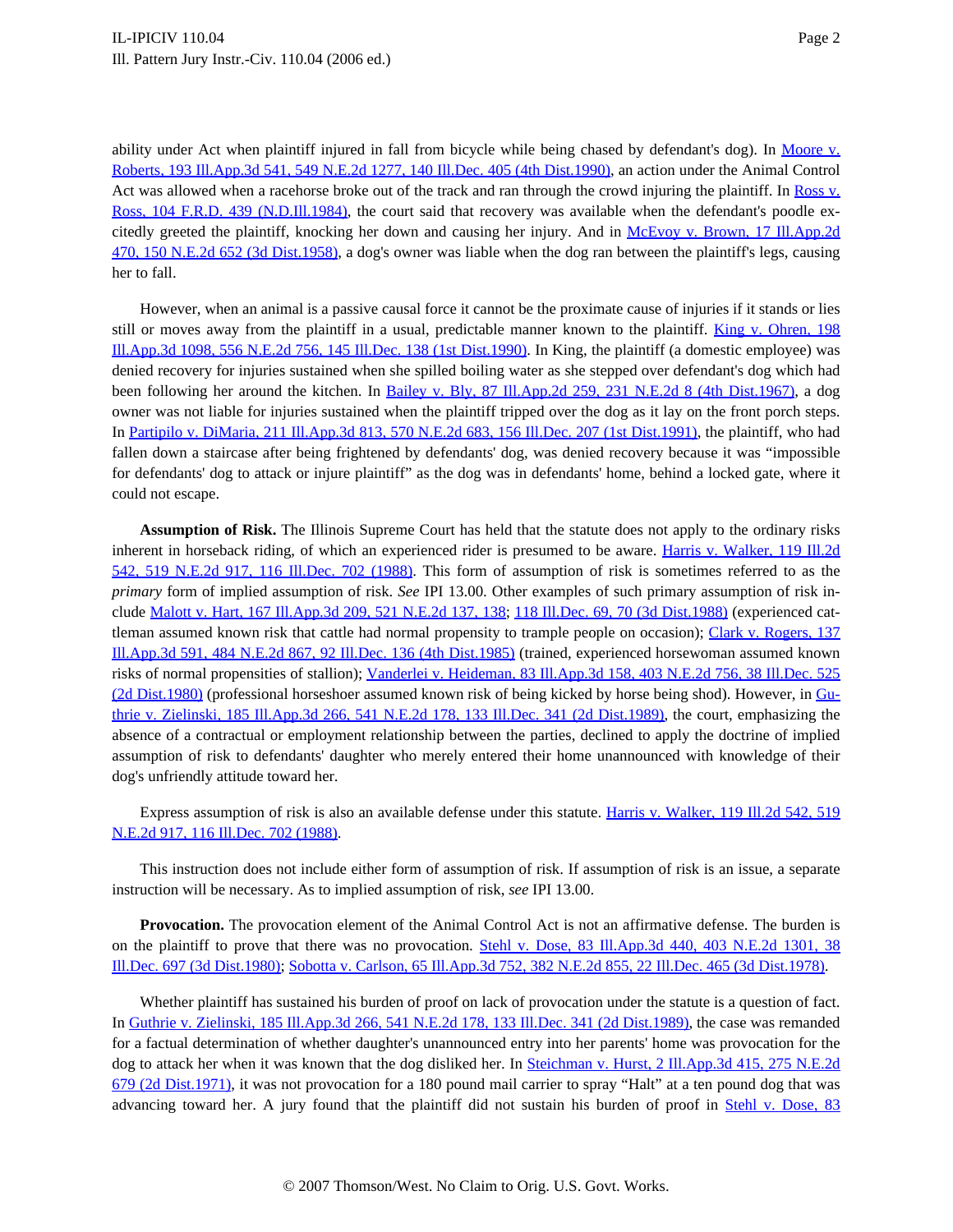Ill.App.3d 440, 403 N.E.2d 1301, 38 Ill.Dec. 697 (3d [Dist.1980\)](http://www.westlaw.com/Find/Default.wl?rs=dfa1.0&vr=2.0&DB=0000438&FindType=Y&SerialNum=1980317180), when he was attacked by a German Shepherd after entering the dog's territory and kneeling within the perimeter of its chain while it was eating. Other provocation cases include McEvoy v. Brown, 17 [Ill.App.2d](http://www.westlaw.com/Find/Default.wl?rs=dfa1.0&vr=2.0&DB=0000578&FindType=Y&SerialNum=1958112662) 470, 150 N.E.2d 652 (3d Dist.1958) (untying and feeding dog not provocation); Messa v. Sullivan, 61 [Ill.App.2d](http://www.westlaw.com/Find/Default.wl?rs=dfa1.0&vr=2.0&DB=0000578&FindType=Y&SerialNum=1965117024) 386, 209 N.E.2d 872 (1st Dist.1965) (stepping off elevator and walk-ing toward apartment door not provocation); Siewerth v. [Charleston,](http://www.westlaw.com/Find/Default.wl?rs=dfa1.0&vr=2.0&DB=0000578&FindType=Y&SerialNum=1967121188) 89 Ill.App.2d 64, 231 N.E.2d 644 (1967) (boys pushing and kicking dog which is recuperating from an injury is provocation); and [Keightlinger](http://www.westlaw.com/Find/Default.wl?rs=dfa1.0&vr=2.0&DB=0000432&FindType=Y&ReferencePositionType=S&SerialNum=1872015872&ReferencePosition=238) v. Egan, 65 Ill. 235, 238 [\(1872\)](http://www.westlaw.com/Find/Default.wl?rs=dfa1.0&vr=2.0&DB=0000432&FindType=Y&ReferencePositionType=S&SerialNum=1872015872&ReferencePosition=238) (unjustifiably kicking a dog is provocation).

The prior version of this instruction provided that a plaintiff could not recover by reason of "provocation" if "that person knew of the presence of an animal and did something a reasonable person should have known would be likely to provoke" the animal. Kirkham v. Will, 311 [Ill.App.3d](http://www.westlaw.com/Find/Default.wl?rs=dfa1.0&vr=2.0&DB=0000438&FindType=Y&SerialNum=2000059297) 787, 724 N.E.2d 1062, 244 Ill.Dec. 174 (5th [Dist.2000\)](http://www.westlaw.com/Find/Default.wl?rs=dfa1.0&vr=2.0&DB=0000438&FindType=Y&SerialNum=2000059297) noted that provocation is to be measured with respect to how a "normal" animal would react to an alleged act of provocation. Kirkham held that the prior version of this instruction did not correctly state the law in view of the absence of a definition of "provocation" which defined provocation with respect to the conduct of a "normal" animal. The Kirkham court further noted that the provoking act need not be intentional in character, as explained below. The prior version of the instruction has been modified to reflect the Kirkham opinion, and also to accommodate the factual possibility, discussed below, that someone other than the injured party may have committed the act of provocation.

The bracketed material referring to "an animal with an unusual and dangerous nature" is supported by Sections 509 and 515 of the [Restatement](http://www.westlaw.com/Find/Default.wl?rs=dfa1.0&vr=2.0&DB=0101577&FindType=Y&SerialNum=0294806433) of Torts, Second. Section 509 provides for liability on the part of a possessor of a domestic animal that the possessor "knows or has reason to know has dangerous propensities abnormal to its class." Section 515 states that in those situations, the general rule is that a plaintiff's contributory negligence is not a defense. Section 515 further provides that a plaintiff's contributory negligence "in knowingly and unreasonably subjecting himself to the risk that … an abnormally dangerous domestic animal will do harm" is a defense to a strict liability claim. Although there are no known Illinois cases on this point, the bracketed material adapts "provocation" to a situation involving a domestic animal that is known to have an abnormally dangerous nature.

Unintentional provocation falls within the meaning of the statute. A Dalmatian scratched a child plaintiff in the eye after the plaintiff stepped on dog's tail while playing "Crack the Whip." The court said that the dog's act was not out of proportion to the unintentional act involved, and therefore defendant was not liable. Nelson v. [Lewis,](http://www.westlaw.com/Find/Default.wl?rs=dfa1.0&vr=2.0&DB=0000578&FindType=Y&SerialNum=1976106743) 36 [Ill.App.3d](http://www.westlaw.com/Find/Default.wl?rs=dfa1.0&vr=2.0&DB=0000578&FindType=Y&SerialNum=1976106743) 130, 344 N.E.2d 268 (5th Dist.1976). *See also* Stehl v. Dose, 83 [Ill.App.3d](http://www.westlaw.com/Find/Default.wl?rs=dfa1.0&vr=2.0&DB=0000438&FindType=Y&SerialNum=1980317180) 440, 403 N.E.2d 1301, 38 Ill.Dec. 697 (3d [Dist.1980\)](http://www.westlaw.com/Find/Default.wl?rs=dfa1.0&vr=2.0&DB=0000438&FindType=Y&SerialNum=1980317180), discussed above. However, in Robinson v. [Meadows,](http://www.westlaw.com/Find/Default.wl?rs=dfa1.0&vr=2.0&DB=0000438&FindType=Y&SerialNum=1990122925) 203 Ill.App.3d 706, 561 N.E.2d 111, 148 Ill.Dec. 805 (5th [Dist.199](http://www.westlaw.com/Find/Default.wl?rs=dfa1.0&vr=2.0&DB=0000438&FindType=Y&SerialNum=1990122925)0), the court overturned a jury verdict for the defendants because a child's screaming at the excited barking of a dog was not sufficient provocation for the brutal attack that resulted.

The injured party does not have to be the provocateur. In Forsyth v. Dugger, 169 [Ill.App.3d](http://www.westlaw.com/Find/Default.wl?rs=dfa1.0&vr=2.0&DB=0000438&FindType=Y&SerialNum=1988064166) 362, 523 N.E.2d 704, 119 Ill.Dec. 948 (4th [Dist.1988](http://www.westlaw.com/Find/Default.wl?rs=dfa1.0&vr=2.0&DB=0000438&FindType=Y&SerialNum=1988064166)), summary judgment for the defendant was upheld when the plaintiff was injured after defendant's pony bolted under a tree limb after a third party jumped onto its back. *See also* Sie[werth](http://www.westlaw.com/Find/Default.wl?rs=dfa1.0&vr=2.0&DB=0000578&FindType=Y&SerialNum=1967121188) v. [Charleston,](http://www.westlaw.com/Find/Default.wl?rs=dfa1.0&vr=2.0&DB=0000578&FindType=Y&SerialNum=1967121188) 89 Ill.App.2d 64, 231 N.E.2d 644 (1967) (plaintiff's playmate also kicked dog).

**"Place Where He Has a Right to Be."** An owner of property who provides a path or walk from the public way to his door, without some indication (sign, posting of notice, or words) warning away those who seek lawful business with him extends a license to use the path or walk during the ordinary hours of the day. A person who uses the path or walk is a licensee, and therefore is in a "place where he may lawfully be" within the meaning of the statute. Smith v. Pitchford, 219 [Ill.App.3d](http://www.westlaw.com/Find/Default.wl?rs=dfa1.0&vr=2.0&DB=0000438&FindType=Y&SerialNum=1991159113) 152, 579 N.E.2d 24, 161 Ill.Dec. 767 (5th Dist.1991) (8-year-old child); D[obrin](http://www.westlaw.com/Find/Default.wl?rs=dfa1.0&vr=2.0&DB=0000578&FindType=Y&SerialNum=1970122814) v. Stebbins, 122 [Ill.App.2d](http://www.westlaw.com/Find/Default.wl?rs=dfa1.0&vr=2.0&DB=0000578&FindType=Y&SerialNum=1970122814) 387, 259 N.E.2d 405 (1st Dist.1970) (17-year-old magazine salesman). *See also* M[essa](http://www.westlaw.com/Find/Default.wl?rs=dfa1.0&vr=2.0&DB=0000578&FindType=Y&SerialNum=1965117024) v. Sullivan, 61 [Ill.App.2d](http://www.westlaw.com/Find/Default.wl?rs=dfa1.0&vr=2.0&DB=0000578&FindType=Y&SerialNum=1965117024) 386, 209 N.E.2d 872 (1st Dist.1965) (dog warning sign inadequate). And where plaintiff